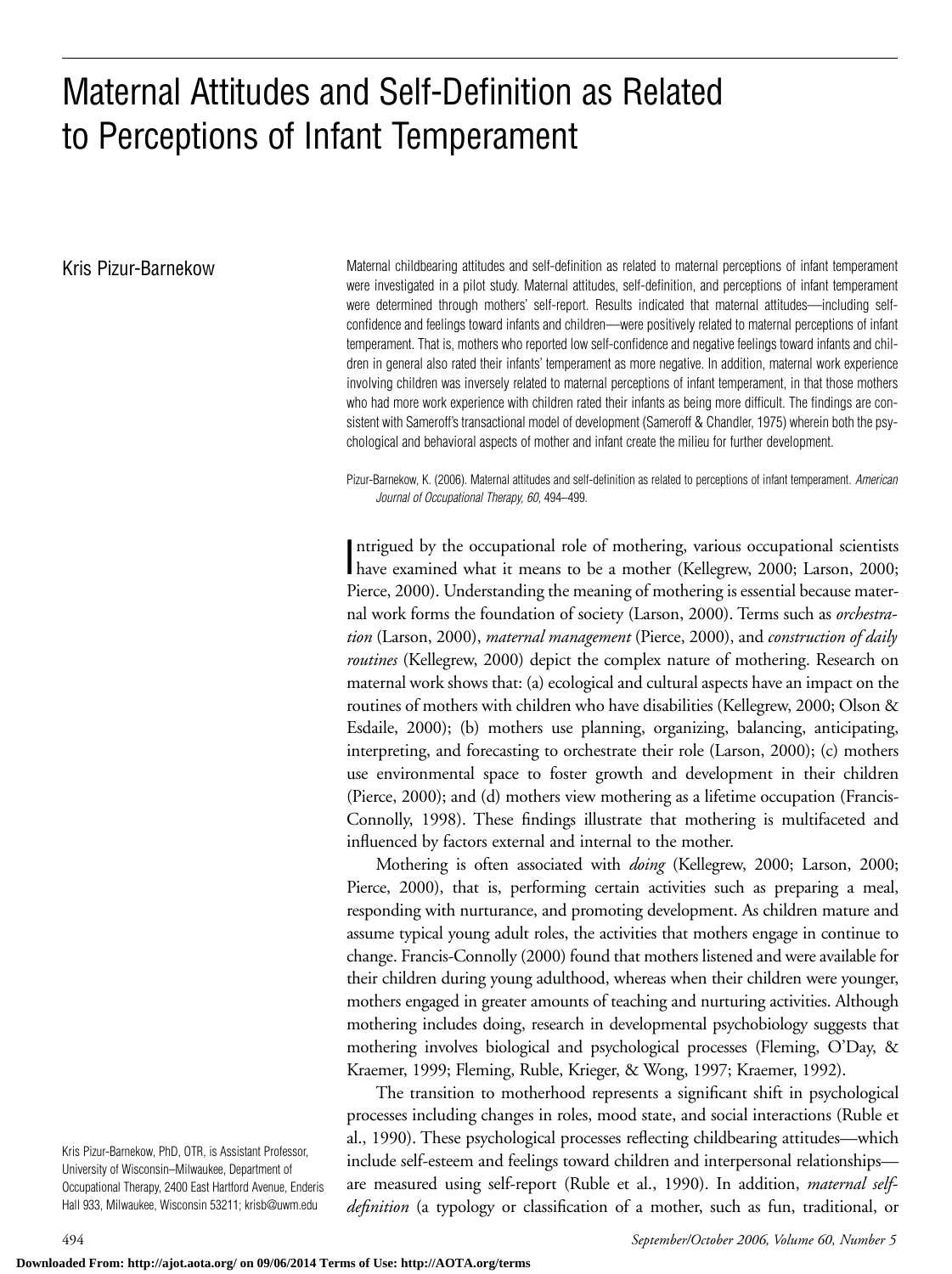protective) is also measured using self-report (Ruble et al., 1990). Using self-report methods, Fleming et al. (1997) found that maternal attitudes and self-definition changed over the course of pregnancy. For example, 667 pregnant women in a cross-sectional study rated their feelings toward their spouse or partner lower during pregnancy than before pregnancy (Fleming et al., 1997).

Maternal feelings change in relation to the developmental stage of their children (Francis-Connolly, 2000). During early stages of motherhood, mothers report feelings of being overwhelmed by the extent of caring for their children (Francis-Connolly, 2000). The act of mothering young children requires continuous attention and often mothers feel unprepared for the demands of children. This situation is particularly true when mothers are caring for children who are not developmentally able to verbally express their needs and wants. Mothers often feel a sense of guilt because they do not view themselves as perfect or as the ideal mother (Francis-Connolly, 1998). These feelings of guilt and imperfection may be intensified by characteristics of the infant, including the infant's temperament style. Little is known about the relationship between maternal childbearing attitudes and self-definition and infant characteristics such as temperament style.

Temperament is a biologically based characteristic evident in an infant's ability to self-regulate and react to stimuli (Rothbart & Bates, 1998; Rothbart & Derryberry, 1981). Heredity, maturation, and experience influence dimensions of temperament (activity level, soothability, etc.) and temperament styles (positive or negative affectivity) (Gartstein & Rothbart, 2003). Dimensions of temperament routinely assessed include activity level, smiling and laughter, fear, soothability, distress to limitations, and duration to orienting (Rothbart, Chew, & Gartstein, 2001). Observations and parental report of infant behavioral responses in the aforementioned dimensions are used to classify a particular temperament style (positive or negative affect). (Rothbart, Chew, & Gartstein, 2001; Rothbart & Derryberry, 1981). An advantage of using parental report to assess temperament is that parents often accompany their children during daily activities in which self-regulation and reaction naturally occur (Rothbart & Bates, 1998).

Knowledge regarding infant temperament styles and the relationship to maternal attitudes may be significant in understanding the transactional nature of maternal–infant interactions (Kochanska, Friesenborg, Lange, & Martel, 2004; Kraemer, 1992; Langkamp, Kim, & Pascoe, 1998; Lowinger, 1999; Sameroff, 1993, 2004). The transactional model of development was used as a conceptual framework for this study (Sameroff, 1993, 2004; Sameroff & Chandler, 1975). Sameroff suggested that development occurs through the dynamic interaction between the child and the social experiences provided by the family and primary caregivers (Sameroff & Fiese, 2000). The transactional model of development incorporates the contributions of the mother and the infant in the evaluation and intervention processes (Sameroff & Fiese, 2000).

Research findings support the view that maternal attitudes and perceptions of infant temperament influence maternal–infant reciprocity. For example, Lowinger (1999) found that maternal ratings of infant irritability predicted maternal holding behavior, such that those infants who were rated as more irritable were held more frequently. In addition, Kochanska et al. (2004) found that infant temperament ratings at 7 months of age explained between 10% and 20% of the variance of the mother–infant relationship, including shared positive ambience, responsiveness, and consistent tracking of the infant. Furthermore, Langkamp et al. (1998) found that mothers of high-risk infants rated their infants as being more negative, less adaptable, and less regular in feeding, sleeping, and bowel movements. These findings suggest that knowledge about the relationship between maternal childbearing attitudes and infant temperament style may facilitate understanding of maternal feelings and behavior patterns. In early intervention practice, knowledge about maternal attitudes and perception of infant temperament may be particularly important when planning interventions specifically focused on the mother–infant relationship.

The purpose of this article is to report preliminary findings that describe the relationship between maternal childbearing attitudes, self-definition, and maternal perception of infant temperament.

# Method

## *Study Design*

The findings reported herein are part of a study examining how infants' behavioral and physiological capacities were related to maternal childbearing attitudes and maternal interaction styles (Barnekow, 2003). Mothers and infants completed an experimental sequence consisting of four conditions, including two mother–infant play conditions (conditions 1 and 3) and two object perception conditions (conditions 2 and 4). Data were collected to examine whether infant behavioral and physiological responses during the conditions were significantly different. In addition, mothers completed a questionnaire pertaining to maternal childbearing attitudes and perceptions of infant temperament.

**Downloaded From: http://ajot.aota.org/ on 09/06/2014 Terms of Use: http://AOTA.org/terms**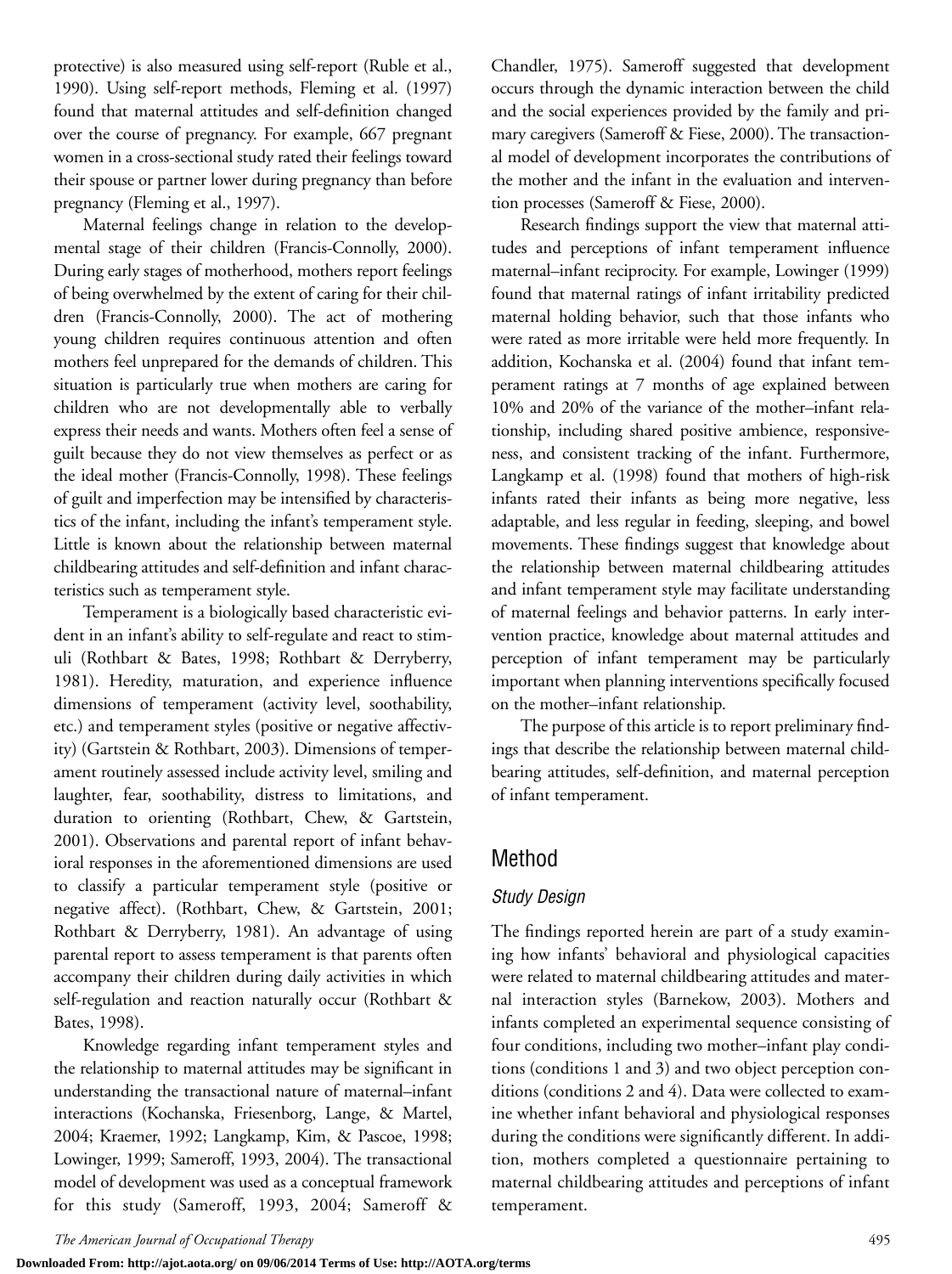#### *Participants*

Participants were recruited from childbirthing classes, mother support groups, and pediatric clinics in a Midwestern community through brochures left in the reception area of clinics, or by personal invitations for mothers who attended childbirthing classes and support groups. All 21 mothers volunteering for the study were personally invited after they were determined to be eligible. Mothers received a \$15 grocery certificate for volunteering. The Institutional Review Board of the University of Wisconsin–Madison approved this study.

Mothers were included if this was their first birthing experience, if they were married or living with a partner, if they were not taking prescription medications for physical or emotional reasons at the time of the study, and if their infants had no history of visual, hearing, or neurological disorders.

#### *Instruments*

Mothers completed the Childbearing Attitude Questionnaire (CAQ) (Fleming et al., 1997; Ruble et al., 1990) and returned it by mail within 1 week after the initial visit. The CAQ consists of questions related to the mother's past experience with children, maternal self-definition, and maternal attitudes. The CAQ measures maternal attitudes about the transition to motherhood, which is a period related to disruptions in self-definition, significant role and lifestyle changes, changes in social network, and changes in pain perception.

The CAQ (Fleming et al., 1997; Ruble et al., 1990) is a self-report instrument of 126 questions divided into three sections. The first section consisted of four questions that asked mothers about their past experiences with children, including professional and nonprofessional experiences. Mothers responded using a 5-point Likert scale. Psychometric properties of the CAQ (without the temperament questions) were determined in a longitudinal study and cross-sectional study (Fleming et al., 1997; Ruble et al., 1990). Test–retest reliability was evaluated by analysis of the data from the longitudinal sample. Test–retest correlations were above .60. This tool demonstrates adequate internal consistency and stability.

Seven questions from the supplementary data section of the Carey Infant Temperament Questionnaire (Carey, 1972) were adapted and randomly placed in the third section of the CAQ (Childbearing Attitude Questionnaire– Revised [CAQ–R]) so that mothers would be less aware of the questions regarding infant temperament (see Appendix A). Carey (1972) developed a self-report measure of infant temperament designed to evaluate maternal perceptions of infant responses during daily activities. Within this assessment, there is a section asking mothers to rate their general impression of their infants' temperament. For the current study, the general impression section was modified to examine the relationship between perceptions of infant temperament and maternal attitudes and self-definition. The questions focused on activity level, regularity, responses to new situations, distractibility, mood, attention span, and adaptability to change. Mothers responded to the adapted questions using the 7-point Likert rating, with a 1 indicating strongly disagree and a 7 indicating strongly agree. For example, mothers would rate their perceptions to the following question, "My baby is regular in feeding, sleeping, and bowel movements." Questions from the supplementary data section were chosen for this study because the purpose of this section is to identify the mother's overall impression of the infant's temperament (Carey, 1972).

### *Procedures*

Mothers recruited, as described previously, were asked to mail a form confirming their interest in the study. Mothers were then contacted by telephone to describe the study and to determine eligibility. For eligible mothers, an appointment for a home visit was scheduled when the infant was 16 weeks of age  $(\pm 10 \text{ days})$ .

On arrival, the experimental procedures and sequence were explained to the mothers and informed consent was obtained. Mothers received the grocery certificate after signing the informed consent. As part of the larger study, mothers and infants completed an experimental sequence consisting of four conditions, including two mother–infant play conditions and two object perception conditions. At the end of the experimental sequence, the mothers were instructed to complete the CAQ–R (Fleming et al., 1990; Ruble et al., 1990) and return it by mail within 1 week. All 21 mothers complied with this request.

*Statistical analyses.* Items on the CAQ–R were categorized into attitude and self-definition factors derived from the responses of 667 participants and the temperament items (Carey, 1972; Fleming et al., 1997; Ruble et al., 1990). Mean scores for each attitude cluster were calculated and used in the analyses.

To examine the relationship between maternal attitudes and maternal perceptions of infant temperament, Pearson correlation coefficients were computed between all of the items in the section of the CAQ–R pertaining to maternal perceptions of infant temperament. To examine relationships between maternal self-definition and previous experience with children and infant temperament, Pearson correlation coefficients were computed between items in the first and second sections and the temperament items in the third section of the CAQ–R.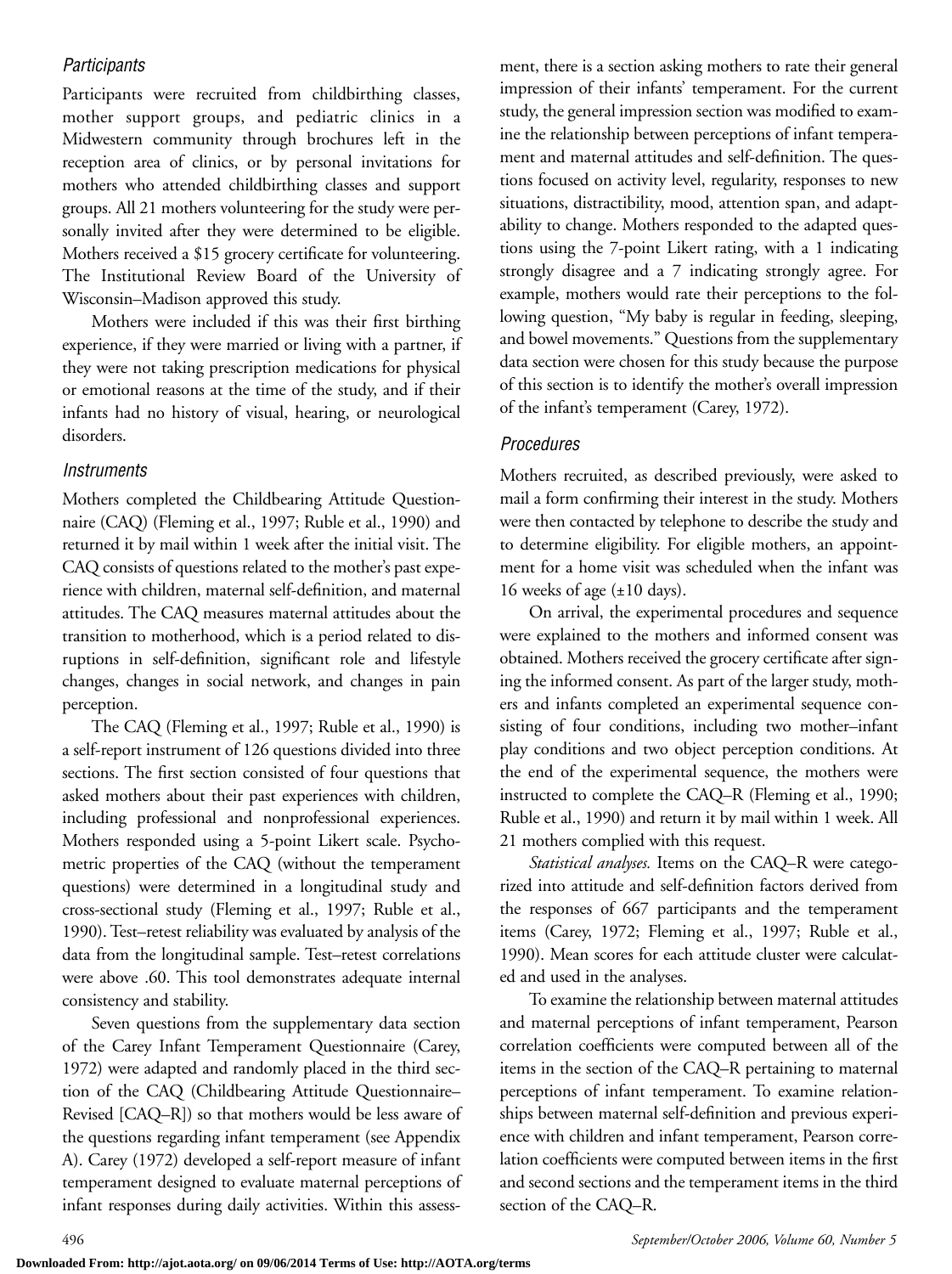## **Results**

Of the 21 mothers recruited, the reported annual household income range was \$30,000 to \$100,000. Maternal education level ranged from some college to graduate school. Nine of the 21 mothers were not employed outside of the home, and 12 of the 21 mothers were employed either full time or part time. The sample consisted primarily of Caucasian women (99%). The mean age of the mothers was 30 years (range 22 to 39 years of age). The data from 2 mothers were excluded. One mother had premature triplets and filled in identical information for all of her infants, although she verbally indicated differences in the infants' behavior and responsivity. Another mother's data were excluded due to a seeming lack of understanding regarding how to answer the questionnaire, perhaps because English was a second language for her. Data from 19 mothers of healthy infants were used in the final analysis.

Analysis revealed significant correlations between maternal self-confidence  $r = .47$ ,  $p = .03$ , feelings toward infants in general  $r = .54$ ,  $p = .013$ , feelings toward children in general  $r = .56$ ,  $p = .013$ , and maternal perceptions of infant temperament.

There were no significant correlations between any of the maternal self-definition scales and maternal perceptions of infant temperament. There was an inverse relationship between previous professional experience with children and maternal perceptions of infant temperament, *r* = –.497, *p* = .026.

## **Discussion**

The foremost findings are the significant correlations between maternal self-confidence, feelings toward infants and children, and maternal perceptions of infant temperament. First, those mothers who rated their infant's temperament as more difficult also rated their own self-confidence as lower. This finding is consistent with previous research findings (Fleming et al., 1990; Hyde, Else-Quest, Goldsmith, & Biensanz, 2004; Porter & Hsu, 2003). Hyde and colleagues (2004) found that maternal perceptions of infant temperament were related to maternal sense of parenting competence and maternal depression in mothers of 4-month-old infants. Fleming et al. (1990) found that mothers who were concerned about their infants' sleeplessness and irritability (behavioral correlates of difficult temperament) were also more anxious and irritable, whereas Porter & Hsu (2003) found that maternal perception of infant temperament during the postnatal period was related to maternal efficacy at 3 months postpartum. The present study contributes to the literature because our findings suggest that measurement of maternal attitudes and perceptions of the infant temperament may be accomplished through the use of the CAQ–R.

Second, in the present study, mothers who rated their infants' temperament as more difficult also rated their feeling towards infants and children in general as more negative. This finding supports Sameroff's (2004) position that the transactional nature of the mother–infant relationship is related to both psychological aspects of the mother and behavioral attributes of the infant. Although maternal attitudes may not necessarily manifest in a particular maternal behavior, Sameroff (2004) suggested that negative feelings about infants and children may place mother–infant dyads at risk for poor interactions, thus contributing to underdeveloped social skills in the respective children (Sameroff, 2004; Sameroff & Fiese, 2000).

The inverse relationship between professional experience and maternal perceptions of infant temperament is an interesting finding. Those mothers who rated themselves as having a greater amount of professional experience with infants also rated their infant's temperament as more difficult. The relation between maternal work and infant temperament is just beginning to be explored. In a recent longitudinal study of infant temperament and maternal work role, Hyde and colleagues (2004) found that children with difficult temperament styles had mothers who rated themselves lower on the rewards and concerns scale of the Work-Role Quality Scale. Hyde et al. suggested that the significant correlations indicate a negative spillover effect such that negative interactions with the infant trigger negative interactions with other family members and within the work environment.

#### *Implications for Occupational Therapy*

The findings suggest that there is a relationship between maternal attitudes and perceptions of infant temperament. Maternal attitudes, however, are one of many factors that may contribute to maternal perceptions of infant temperament. Additional aspects, such as the infant's ability to express socially appropriate cues, may also contribute to maternal perceptions of infant temperament (Porter & Hsu, 2003). Nevertheless, pediatric occupational therapists may find an assessment of maternal childbearing attitudes and infant temperament useful in planning family-centered treatment in early intervention. Clinicians' attention to parental perceptions of infant temperament styles represents evidence-based, family-centered intervention (Sturm, 2004). Family-centered care is based on the premise that evaluation and treatment of family concerns should be foremost in early intervention practice (Dunst, Johanson, Trivette, & Hamby, 1991). To ensure best practice in early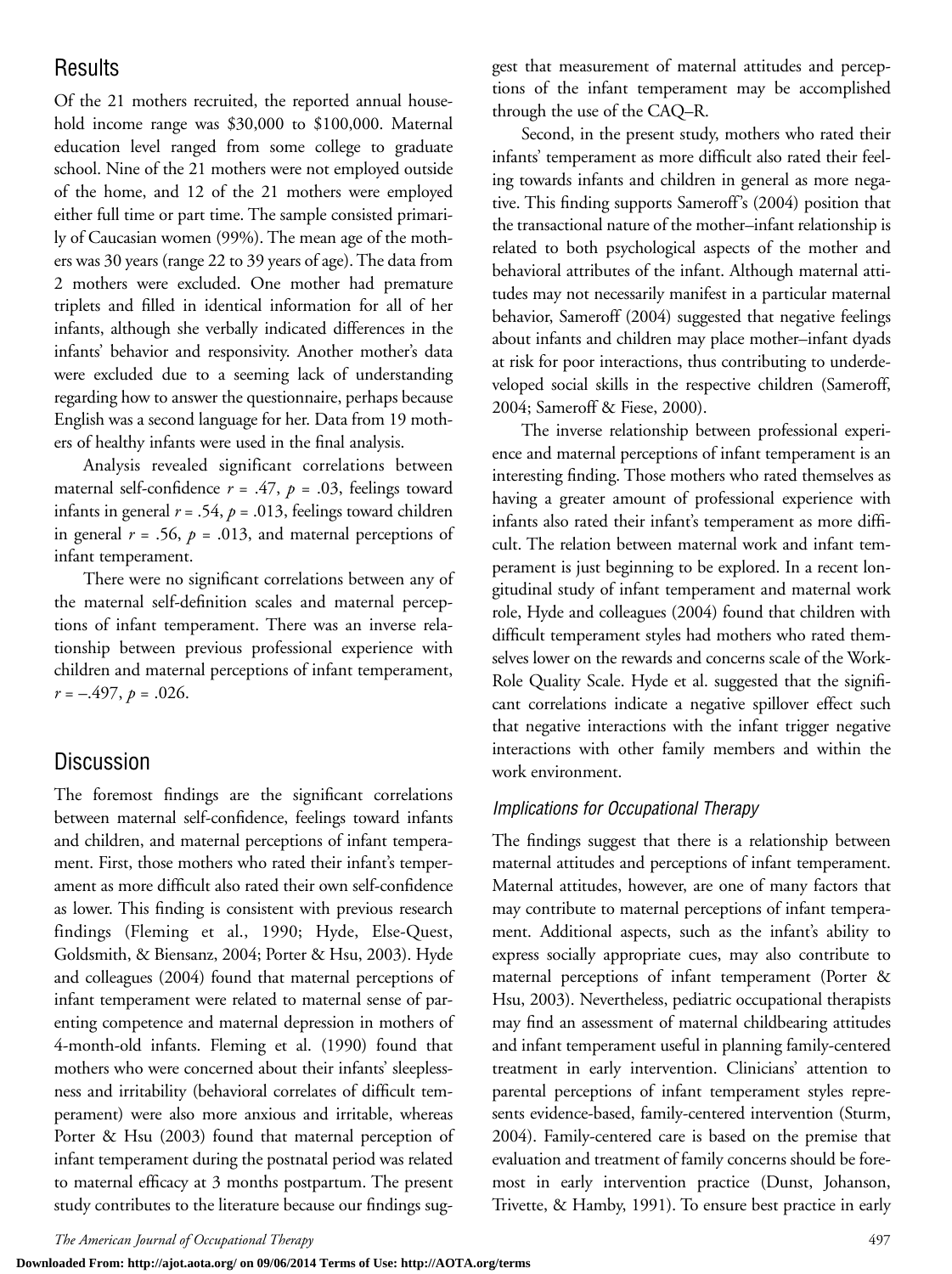intervention, occupational therapists should evaluate and be informed about maternal attitudes, self-definition, perceptions of infant temperament, and other sociocultural factors that may affect maternal–infant attunement (Francis-Connolly, 1998; Sameroff, 2004).

#### *Limitations and Future Research*

This study is a pilot study examining a relationship between maternal childbearing attitudes and infant temperament. By interspersing questions from the Carey Temperament Scale, the adequacy of the Childbearing Attitude Questionnaire may have been changed. Future studies could refine the CAQ–R, developed for this study, and establish criterion or concurrent validity with other measures of infant temperament.

Second, significant correlations do not tell us what the direction of causal influences might be. The results suggest that a relationship exists between maternal attitudes and measurement of infant temperament; however, the findings do not allow us to conclude that maternal attitudes cause a particular temperament style or vice versa. Because temperament is a constitutionally based characteristic influenced by environment and experience (Rothbart & Derryberry, 1981), future studies may incorporate dependent measures, including physiological, behavioral, and sociocultural. This research may further elucidate causal relationships.

Third, when using correlation analysis, smaller sample sizes are subject to finding spurious but significant linear relationships when only a few observations are available. As the sample size gets smaller, the magnitude of the correlation needed for significance gets larger, with very small samples requiring very large correlation coefficients to be confident that there is a real (non-zero) relationship in the population. This conservatism decreases the likelihood of committing a Type I error associated with small sample size. The correlation values obtained in this study indicate that the relationship between maternal self-confidence, maternal professional experiences, and perceptions of infant temperament are moderate (Portney & Watkins, 2000). In addition, the relationship between maternal self-confidence and perceptions of infant temperament is also supported in the literature (Fleming et al., 1990; Hyde et al., 2004; Porter & Hsu, 2003). The literature, however, does not clearly support the inverse correlation found between maternal professional roles and perceptions of infant temperament. Further research examining professional roles and perception of infant temperament may refine our understanding of this relationship.

Finally, the data were collected on a sample of healthy infants and it is not clear how they would generalize to highrisk populations. Future studies could compare maternal

scores of healthy and high-risk infants on the CAQ–R and the Sensory Profile (Dunn, 1994). Dunn (2001) provided a model linking temperament style and sensory modulation. This line of inquiry may suggest whether maternal childbearing attitudes and maternal perception of infant temperament should be routinely evaluated by occupational therapists treating children with sensory modulation disorder. **▲**

## Acknowledgments

This research was completed in partial fulfillment of the requirements for the degree of Doctor of Philosophy. I would like to acknowledge the mothers and infants who participated in this study and Dr. Gary Kraemer for his mentorship throughout my doctoral process. This study was funded by the Virginia Horne Henry Fund. I thank Pimjai Sudsawad for her thoughtful review and Sue Cashin for her statistical guidance.

# References

- Barnekow, K. (2003). *Maternal–infant reciprocity: Infant adaptive mechanisms contributing to the dance.* Unpublished doctoral dissertation, University of Wisconsin, Madison.
- Carey, W. B. (1972). Clinical applications of infant temperament measurements. *Journal of Pediatrics, 81,* 824–830.
- Dunn, W. (1994). Performance of typical children on the Sensory Profile: An item analysis. *American Journal of Occupational Therapy, 48,* 967–974.
- Dunn, W. (2001). The 2001 Eleanor Clarke Slagle lecture—The sensations of everyday life: Empirical, theoretical, and pragmatic considerations. *American Journal of Occupational Therapy, 55,* 608–620.
- Dunst, C. J., Johanson, C., Trivette, C. M., & Hamby, D. (1991). Family-oriented early intervention policies and practices: Family-centered or not? *Exceptional Children, 58*(2), 115–126.

#### **Appendix A**

Items adapted from the Carey Temperament Scale (Carey, 1972):

- My baby's physical activity level during feeding, play, and dressing is high.
- My baby withdraws from new people, foods, places, or toys.
- My baby is regular in feeding, sleeping, and bowel movements.
- My baby's mood is generally positive.
- My baby's temperament is easier than most children.
- My baby attends persistently to toys and activities.
- My baby is easily distracted by sounds, toys, or people.